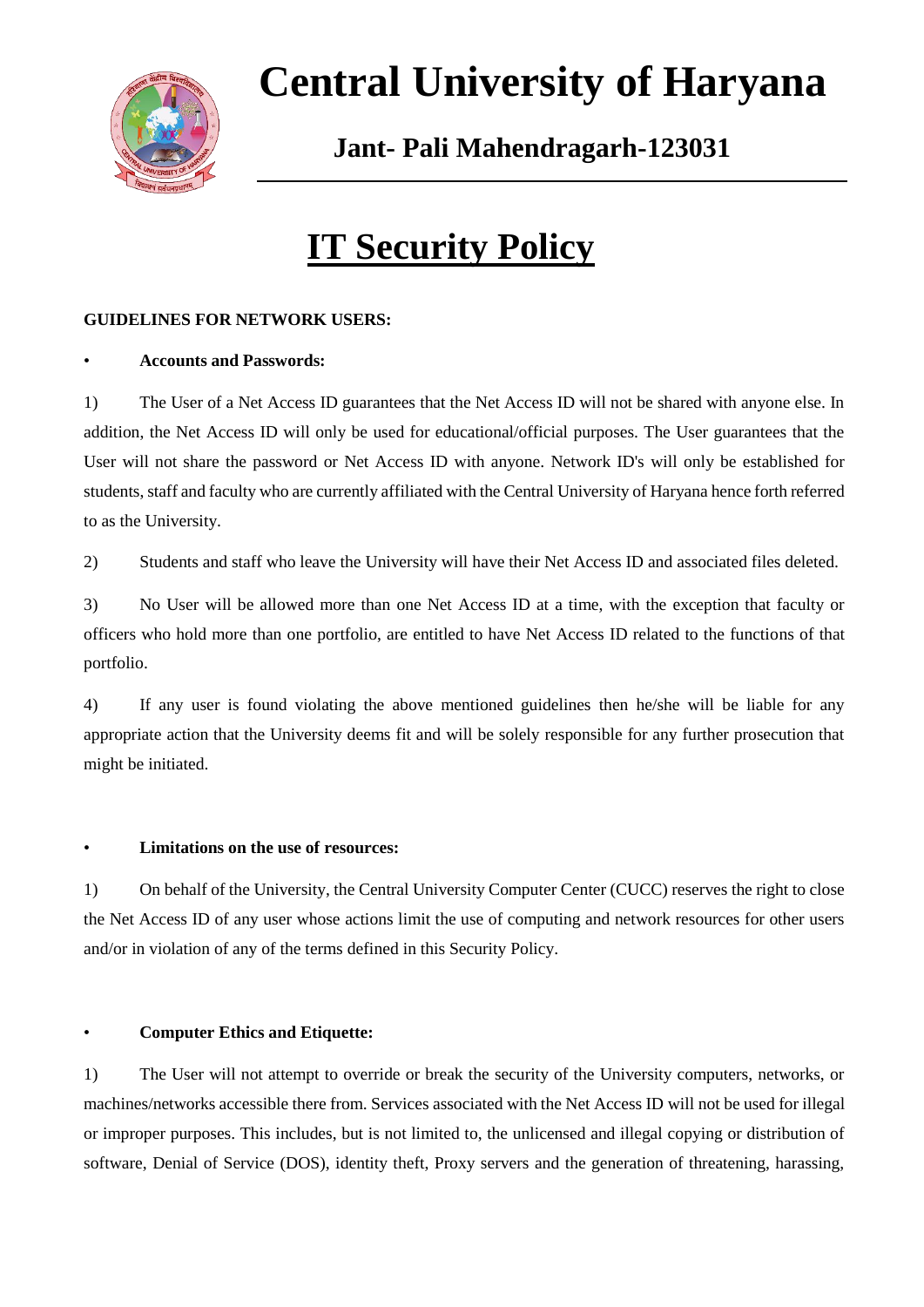abusive, obscene or fraudulent messages. Even sending unsolicited bulk e-mail messages, phishing and spam comes under IT Policy violation.

2) Spreading of unsubstantiated rumors, misinformation, inflammatory, derogatory and defamatory content against any individual/organization/university on the University's network will attract strict action as per IT Security Policy and the Indian Penal Code.

3) In addition, the User agrees to adhere to the guidelines for the use of the particular computer platform that will be used.

4) User's Net Access ID gives him/her access to email, and campus computing and network resources. The use of these resources must comply with University policy.

5) User's electronically available information

a) Should not contain copyrighted material or software unless the permission of the copyright owner has been obtained,

b) Should not violate University policy prohibiting sexual harassment,

c) Should not be used for commercial purposes,

d) Should not appear to represent the University without appropriate permission, or to represent others,

e) Should not appear to represent other organizations or companies,

f) Should not contain material which violates pornography laws, or algorithms or software which if transferred violate laws,

g) Should not contain scripts or code that could cause a security breach or permit use of resources in opposition to University policy.

h) Should not contain copyrighted audio and video material/work of art/intellectual property without permission of copyright holder and unauthorized download of such material is strictly prohibited.

• **Data Backup, Security, and Disclaimer**

1) CUCC will not be liable for the loss or corruption of data on the individual user's computer and/or devices as a result of the use and/or misuse of his/her computing and network resources (hardware or software) by the user or from any damage that may result from the advice or actions of a CUCC staff member in the process of helping the user in resolving their network/computer related problems. Although CUCC make a reasonable attempt to provide data integrity, security, and privacy, the User accepts full responsibility for backing up files in the assigned Net Access ID, storage space or email Account. In addition, CUCC makes no guarantee concerning the security or privacy of a User's electronic messages.